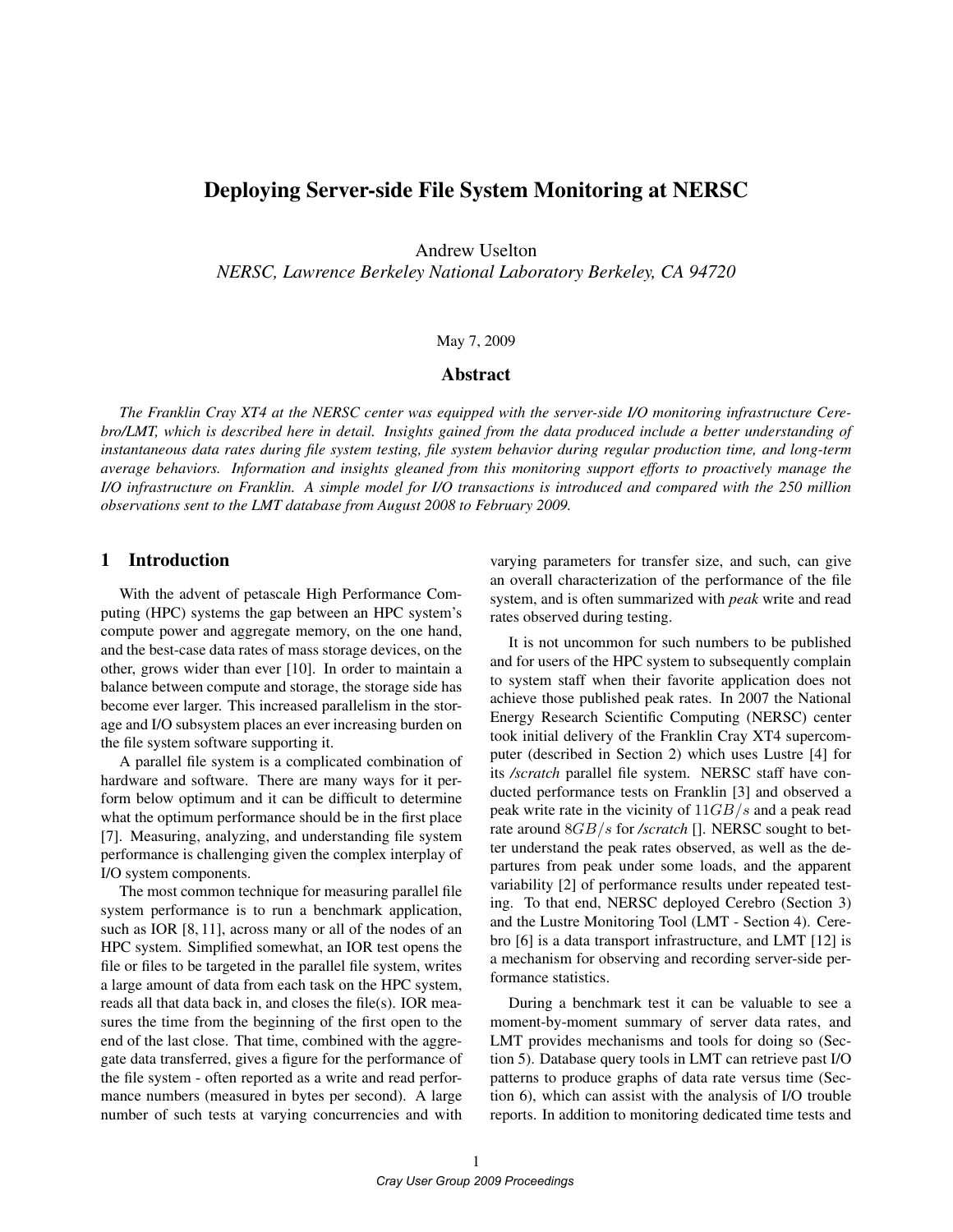

Figure 1: The Franklin Cray XT4 has a SeaStar2 interconnect linking compute nodes (CN) and service nodes (OSS, MDS, Net) in a torus (red links). I/O support is provided by RAID devices connected over 4Gb/s *fibrechannel* (blue). External connections to the wider NERSC network are over *ethernet* (brown). The Cerebro/LMT service resides on the I/O servers (MDS, OSS) and the database server (Almanack).

investigating reported problems, it is useful to review the I/O data rates observed over the course of a day (Section 7). It is possible to gain insights from the data even without being prompted by tests or trouble. Keeping track of the average behavior (Section 8) over time can reveal changes in the system work load. Finally, a statistical analysis of the observations collected over an extended period can provide insights into the I/O patterns on the system (Section 9), which can be compared against a simple model characterizing those patterns as governed by a Poisson distribution. This paper touches on all of the foregoing themes and concludes with a selection of additional activities that would be of interest to NERSC.

The effort to monitor I/O performance and behavior contributes significantly to the ongoing effort to manage the Franklin HPC resource in a proactive fashion.

# 2 Franklin

The Franklin Cray XT4 supercomputer (Figure 1) at the National Energy Research Scientific Computing (NERSC) center is a 9660 node system employing a quad-core 2.1 GHz AMD Opteron processor in each compute node (CN). The nodes communicate via a 3-D torus over the Cray SeaStar2 interconnect, which is a 6.4 GB/s bidirectional Hypertransport interface. In the Autumn of 2008 Franklin was upgraded to the quad-core architecture from a dual-core architecture, and the memory was doubled from  $4MB$ /node to 8. The data summarized in this report were gathered both before and after the upgrade.

An HPC-oriented Storage Area Network (SAN) file system needs the high throughput achieved from simultaneous access to a large number of disks. The throughput requirement must be balanced against ease of use, and a parallel file system is tasked with managing the data across all disks while presenting a single POSIX-complaint name space to the application programmer. Franklin employs the Lustre parallel file system for its temporary file space, and mounts it as the */scratch* file system. */scratch* was configured with:

20 Object Storage Servers (OSSs) These are Franklin service nodes with two external 4Gb/s *fibrechannel* links each and are responsible for managing bulk data objects for the file system.

CUG 2009 *Proceedings 2 of 13 Cray User Group 2009 Proceedings*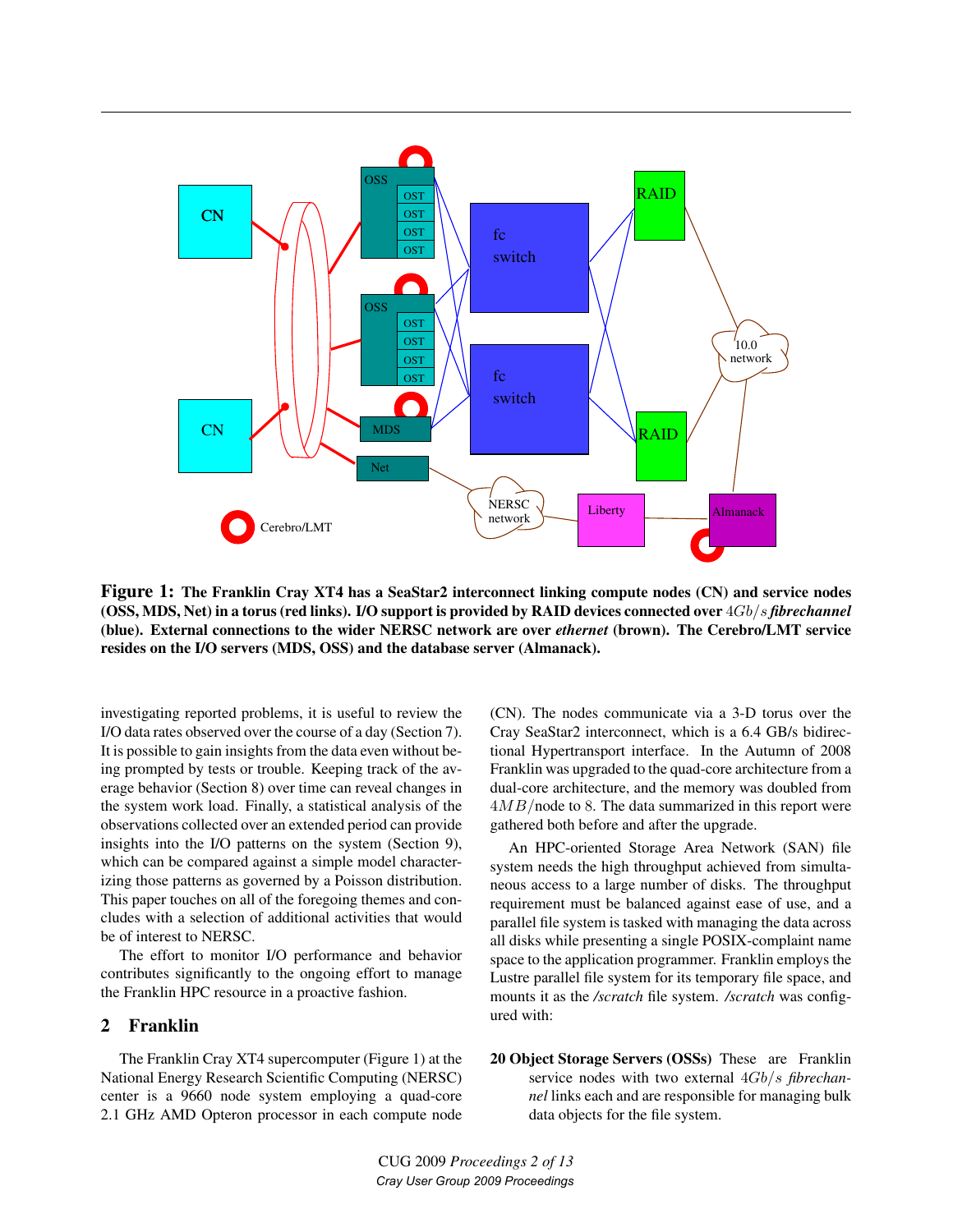

Figure 2: Cerebro is a lightweight, extensible daemon for data gathering. On the OSS it will attempt to load any library in the */usr/lib/cerebro* directory. Since the OSS is not an MDS nor is it configured to be a *monitor*, two of the libraries exit immediately. The other two begin sending data via UDP packets managed by Cerebro.

- 4 Object Storage Targets (OSTs) per OSS These provide kernel services mediating access to the SCSI disk resources.
- A 4TB Logical Unit (LUN) for each OST The RAIDbased disk resource is presented to the node as a SCSI disk device.
- 1 Meta Data Server (MDS) This is another service node and provides object location and name space services for the file system.

Additional resources provide a Lustre-based "home" file system. The Franklin I/O resources were substantially expanded in April of 2009, but the results reported here are all from before the update.

Figure 1 depicts the Franklin Supercomputer with two of the 9660 CNs on the left connecting to the torus along with two of the 20 OSSs and the MDS. The Lustre servers (OSSs, MDS) run a data collection daemon called Cerebro and use a set of Cerebro plug-in modules collectively named the Lustre Monitoring Tool (LMT). Those daemons communicate via a *network* service node, which has a  $10Gb/s$  link to the wider NERSC network. A firewall called Liberty controls access to a private "10.0.x.y" network that is dedicated to monitoring and instrumentation

data collection. The Almanack database server on the private network also runs a Cerebro daemon and saves the LMT data in a database for the */scratch* file system. The next sections describe Cerebro and LMT in more detail.

# 3 Cerebro

Cerebro (Figure 2) is a lightweight user-space application written in C. It resembles Ganglia [1] in that it is primarily a data communication facility with a few rudimentary functions intrinsic to its own operation. One core function is a *heart beat* mechanism that the data collector (the daemon running on Almanack) can use to determine if a node is up or down. Some plug-in service activities are also invoked at each heart beat interval.

Most of the functionality available through Cerebro is provided by plug-in modules. A module can be (*i*) a *metric* module - gathering data to be forwarded, (*ii*) a *monitor* module - accepting gathered data and doing something useful with it, or (*iii*) an *event* module - recognizing and acting upon some condition. The modules can themselves be very lightweight. Cerebro recognizes and loads modules because they are present in a specific modules directory, for example */usr/lib/cerebro*. Any *.so* file in that directory is loaded at Cerebro start-up. The LMT modules

CUG 2009 *Proceedings 3 of 13 Cray User Group 2009 Proceedings*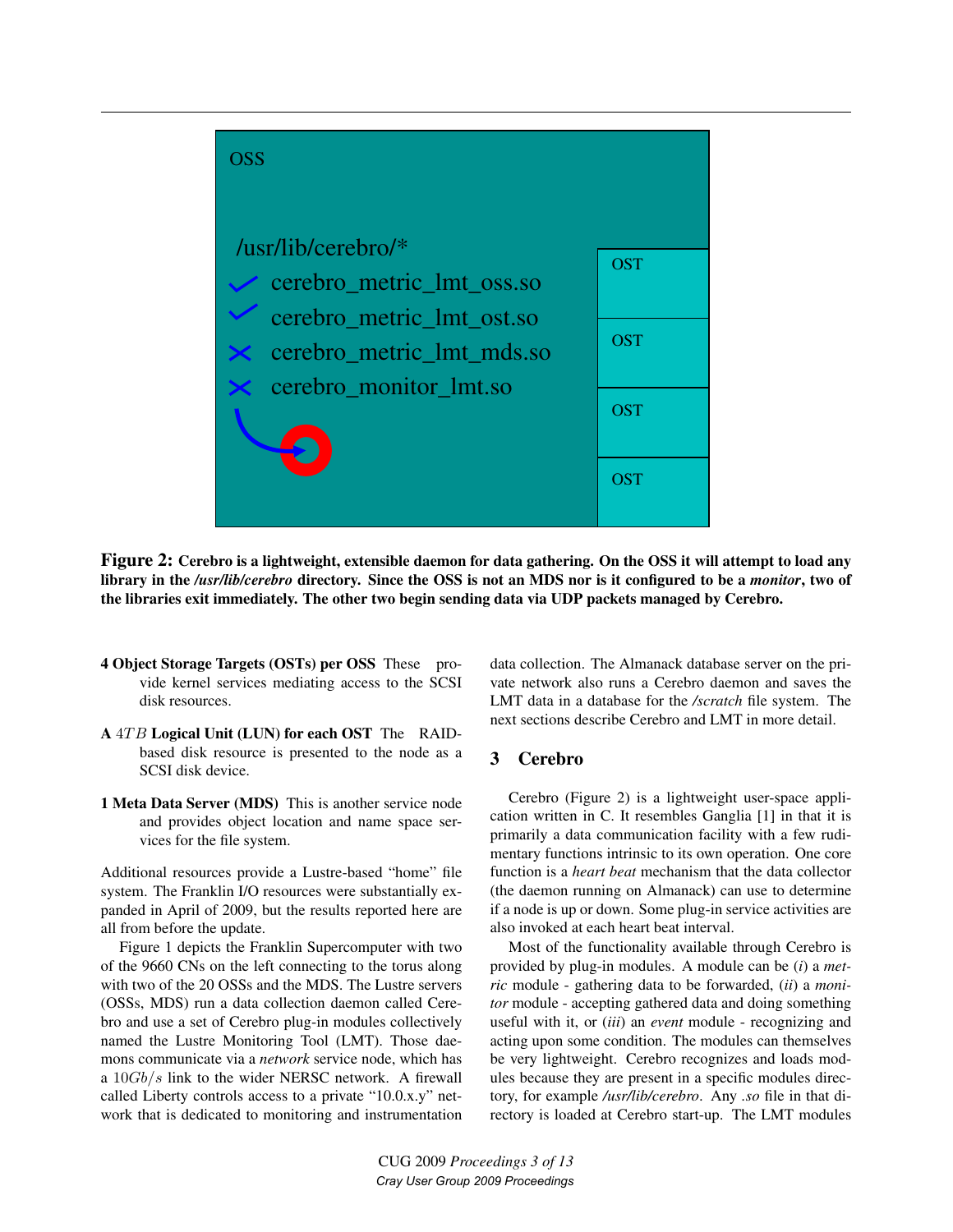

Figure 3: The LMT metric modules gather Lustre statistics from */proc*.The OSS module gets data from *stat* and *meminfo*, and the OST module gets data from the files under the *obdfilter* directory, which has a separate sub-directory for each OST.

are just such libraries and are all written in C. This can be a significant saving compared to the overhead required to run a data collection mechanism based on a scripting language. The downside is that programming to the Cerebro module API is a more complex development task.

A configuration file (*/etc/cerebro.conf*) determines if a particular instance will only run metric and event modules (a *speaker*), only run monitor modules (a *listener*), or both. The configuration file determines the destination for any outbound messages a speaker will send, and the source for any inbound messages a listener will accept. There are generally many more speakers than listeners. A given speaker can send to more than one listener and vice-versa. A Cerebro daemon that is both a speaker and a listener acts as a relay for Cerebro messages. Sources and destinations can be specified as multicast.

Cerebro comes with many other modules besides those for LMT data collection. There are modules for monitoring network interfaces, memory utilization, swap, and even a module for automating the configuration of the *genders* cluster management software. The rest of this report will

confine itself to LMT data collection.

### 4 The Lustre Monitoring Tool (LMT)

On the OSSs and MDS, Lustre is implemented as a set of kernel services, and those services maintain an extensive array of statistics in the */proc* file system<sup>∗</sup> . The LMT modules (Figure 3) know how to harvest this data and pass it along to Cerebro. At start-up, Cerebro loads all the modules it finds including the LMT modules. Part of the Cerebro module API includes a start-up function for the module. On each server only the relevant modules end up loaded. As an example, consider an OSS node as the daemon starts: Cerebro will load every module in */usr/lib/cerebro*, including the LMT module for MDS data acquisition, but as part of the MDS module start-up process the module recognises that this is not an MDS and that module exits immediately without any error.

Cerebro will interact with a metric module in one of two ways. Either it invokes the module *get metric value* method with each heartbeat interval, or it invokes the

<sup>∗</sup>I was recently told [9] that the */proc* interface may be deprecated in favor of a Lustre internals API.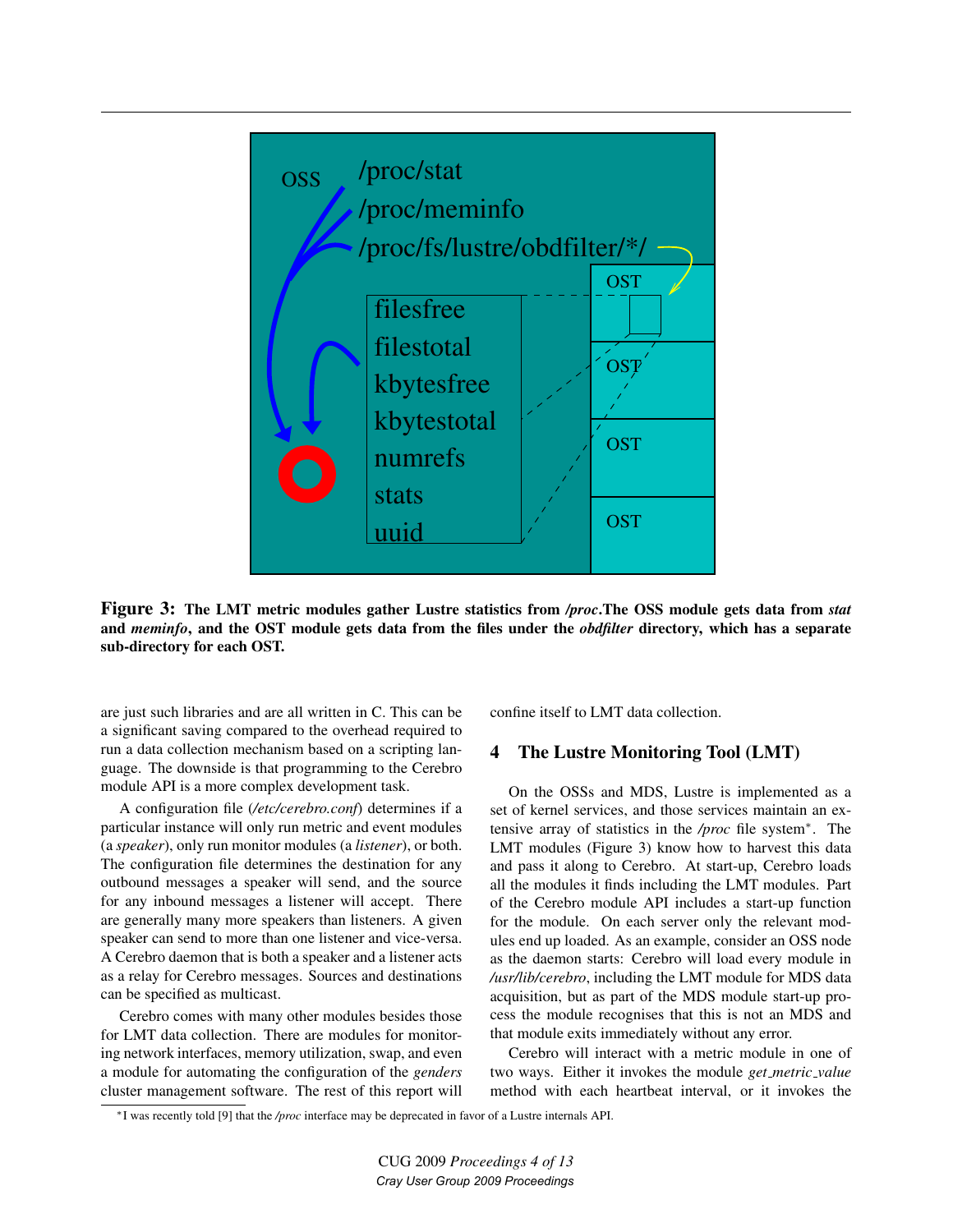*get metric thread* method which allows the module to start up a persistent activity of its own. The metric module for the OSS employs the former technique, and the OST module uses the latter.

LMT only collects a few statistics from an OSS. The metric module for OSS statistics is *cerebro metric lmt oss.so*. It opens */proc/stat* and gathers values for cpu utilization - summing the values for *usr*, *nice*, *sys*, *iowait*, *irq*, and *softirq* - leaving out only *idle*. It keeps around the previously sampled value of these and uses the difference to calculate a *percent CPU utilization* value.

usage  $=$  usr  $+$  nice  $+$  sys  $+$  iowait  $+$  irq  $+$  softing  $total = usage + idle$ 

CPU utilization =  $100 \times \Delta$ (usage)/ $\Delta$ (total)

A similar calculation with the contents of */proc/meminfo* gives a *percent memory utilization* value. The OSS metric module passes a message to Cerebro with the foregoing values, along with the host name, and the Cerebro protocol version, as a tuple: (*ver*;*host*;*cpu*;*mem*). The result resembles the following:

#### 1.0;nid04187;4.990020;39.303989

Cerebro transports this message to the daemon running on Almanack which passes it, in turn, to the LMT monitor module *cerebro monitor lmt.so*. The monitor module connects to the MySQL server at start-up and reads a configuration file *lmtrc* to determine the names of the databases to connect to. Each file system gets a separate database, though a given OSS can participate in more than one file system. At start-up the module queries the databases for their specific details. In particular, a table called *OSS INFO* lists the host names of the OSSs for that file system. Those names are gathered in a hash table (in Cerebro) and associated with a link back to each file system (database) a given host participates in.

When an OSS-related message arrives: it is parsed, the hash for the host is identified, and the new data is added to the *OSS DATA* table in each appropriate database. The LMT database keeps all entries indefinitely, which is different from the *round-robin database* strategy employed in Ganglia and Cacti [5]. In the eight months since beginning operation the LMT database has collected approaching 250 million OST samples and a corresponding number of MDS samples. It is on track to gather about  $100GB$  of LMT data a year and is provisioned for three years.

The metric module for OST statistics is *cerebro metric lmt ost.so*. At module load time this library spawns a thread for each OST on the OSS. The thread for an OST collects data and forms a message to pass to Cerebro every five seconds. Note that this is not part of the heart beat process. The five second interval is "hard coded" into the module. An OST message carries the following values:

Protocol version The version string for the module.

- Host name The name of the service node on which the OST data acquisition thread runs. There will be more than one OST on the node, in general.
- UUID The universally unique identifier for the OST.
- Bytes read This is a 64 bit quantity for the total number of bytes read from the OST since the last reset. The counters are usually only reset at boot time. This value and the next come from the *stats* file in the directory */proc/fs/lustre/obdfilter/*ost, where there is a separate directory for each ost.
- Bytes written A 64 bit value for total bytes written to that OST since reset.
- Kbytes free The free space on the device managed by the OST, measured in KB.
- Kbytes used The amount of space in use on the device.
- Inodes free The number of *inode* objects available in the file system on the device managed by the OST.

Inodes used The number of *inode* objects in use.

The monitor module running on the Almanack database server queries each file system's *OST INFO* table to get the list of *UUID* values for that file system. In this case they had better be unique, since the UUID is used as the hash value for the OST<sup>†</sup>. When a message arrives, the hash for that UUID is retrieved identifying the file system that gets the new information. An entry with the new values goes into the *OST DATA* table.

The metric module for the MDS statistics (Table 1) is *cerebro metric lmt mds.so*. That module operates in the same mode as the OSS: At each heart beat it harvests its assigned data from */proc* and passes a message to Cerebro, which puts the new values into the appropriate database based on the UUID for the MDS. The *MDS INFO* table identifies the MDS for the database. In the case of MDS data the statistics gathered are quite extensive. Some data ends up in the *MDS DATA* table, but only the tuple (*kbytes free*, *kbytes used*, *inodes free*, *inodes used*). There are many other values that arrive with an MDS message. The *OPERATION INFO* table lists all the kinds of operational data the MDS provides. For each value, a tuple (*timestamp*, *op*, *value*) gets put in the *MDS OPS DATA* table. Table 1

<sup>†</sup>An early configuration error on Franklin had the same names - *ost01*, *ost02*, ... - on every file system. The result was that data from multiple file systems accumulated in each database. Worse, since each UUID is unique in the hash table, the values from the multiple file systems were in a "race" to see which value would be recorded in any particular interval.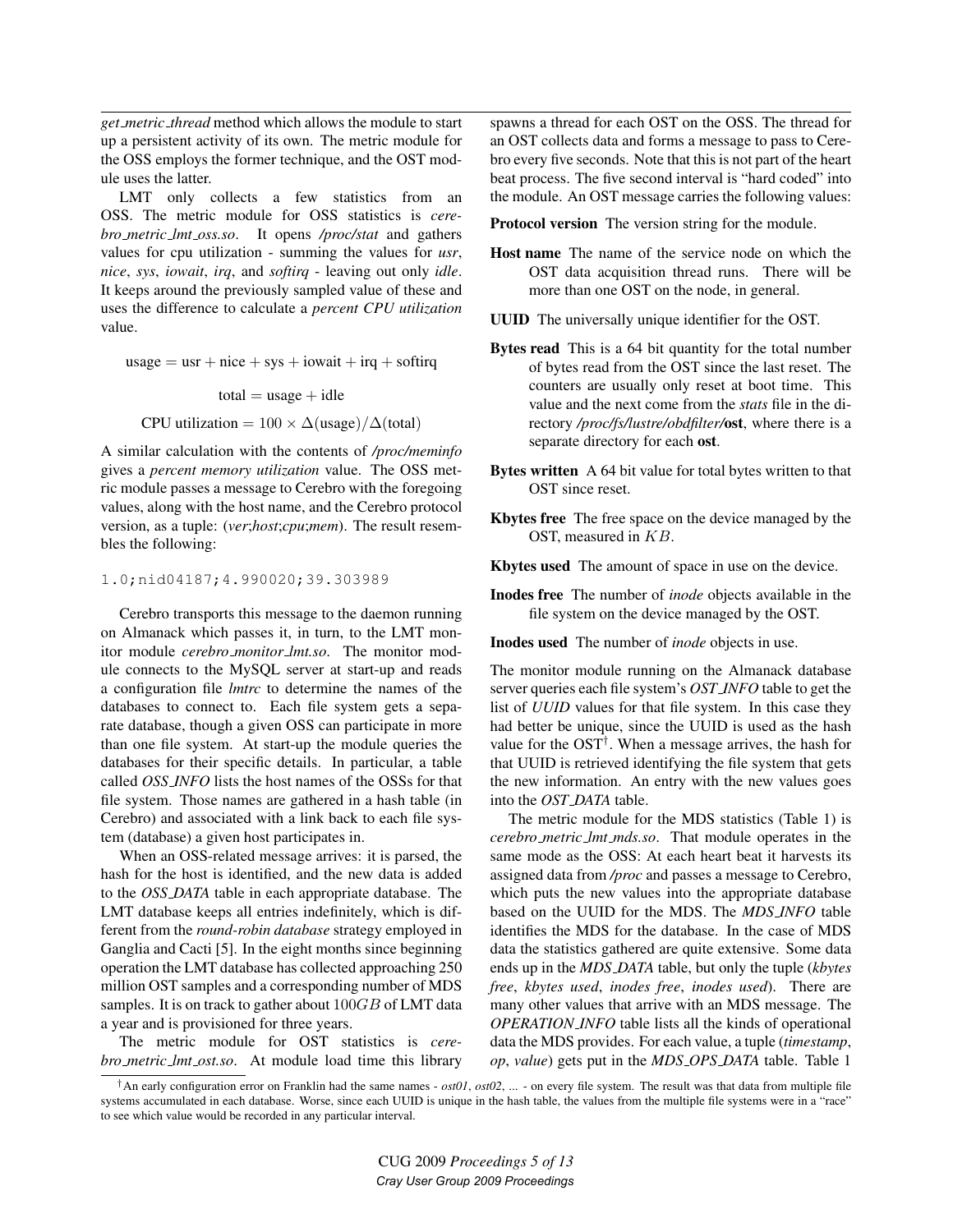|                     | mysql> select * from OPERATION_INFO; |              |              |                           |              |
|---------------------|--------------------------------------|--------------|--------------|---------------------------|--------------|
| <b>OPERATION_ID</b> | <b>OPERATION_NAME</b>                | <b>UNITS</b> | OPERATION_ID | <b>OPERATION_NAME</b>     | <b>UNITS</b> |
|                     | req_waittime                         | usec         | 26           | mds_getattr_lock          | usec         |
| 2                   | req_qdepth                           | reqs         | 27           | mds_close                 | usec         |
| 3                   | req_active                           | reqs         | 28           | mds_reint                 | usec         |
| 4                   | reqbuf_avail                         | bufs         | 29           | mds_readpage              | usec         |
| 5                   | ost_reply                            | usec         | 30           | mds_connect               | usec         |
| 6                   | ost_getattr                          | usec         | 31           | mds_disconnect            | usec         |
| 7                   | ost_setattr                          | usec         | 32           | mds_getstatus             | usec         |
| 8                   | ost_read                             | bytes        | 33           | mds_statfs                | usec         |
| 9                   | ost_write                            | bytes        | 34           | mds_pin                   | usec         |
| 10                  | ost_create                           | usec         | 35           | mds_unpin                 | usec         |
| 11                  | ost_destroy                          | usec         | 36           | mds_sync                  | usec         |
| 12                  | ost_get_info                         | usec         | 37           | mds_done_writing          | usec         |
| 13                  | ost_connect                          | usec         | 38           | mds_set_info              | usec         |
| 14                  | ost_disconnect                       | usec         | 39           | mds_quotacheck            | usec         |
| 15                  | ost_punch                            | usec         | 40           | mds_quotactl              | usec         |
| 16                  | ost_open                             | usec         | 41           | mds_getxattr              | usec         |
| 17                  | ost_close                            | usec         | 42           | mds_setxattr              | usec         |
| 18                  | ost_statfs                           | usec         | 43           | ldlm_enqueue              | usec         |
| 19                  | ost_san_read                         | usec         | 44           | ldlm_convert              | usec         |
| 20                  | ost_san_write                        | usec         | 45           | ldlm_cancel               | usec         |
| 21                  | ost_sync                             | usec         | 46           | ldlm_bl_callback          | usec         |
| 22                  | ost_set_info                         | usec         | 47           | ldlm_cp_callback          | usec         |
| 23                  | ost_quotacheck                       | usec         | 48           | ldlm_gl_callback          | usec         |
| 24                  | ost_quotactl                         | usec         | 49           | obd_ping                  | usec         |
| 25                  | mds_getattr                          | usec         | 50           | llog_origin_handle_cancel | usec         |

50 rows in set (0.03 sec)

Table 1: The OPERATION INFO table lists all the kinds of operational data that LMT monitors on the MDS. Every MDS message received on Almanack contains a value for each of these. The tuple (*timestamp*, *op*, *value*) for each is entered into the MDS OPS DATA table.

shows the names of the MDS operation values collected. It is beyond the scope of this report to give a detailed semantics for each MDS "op", but the names correspond closely to the */proc* entries they were harvested from. Consult the Lustre documentation [?] for more details.

# 5 Real-time Data Observation

One use for the Cerebro/LMT data collection infrastructure is to monitor a file system in *real time*. The LMT code base includes three Java-based programs for such monitoring: *lstat*, *ltop*, and *lwatch*. The two command line utilities *lstat* and *ltop* function analogously to the UNIX utilities they were named for. Both sample the current latest values in the LMT database and present the results, optionally updated periodically. The GUI-based *lwatch* "Lustre Dashboard" (Figure 4) is a comprehensive interface for displaying real time data on multiple file systems. It has a separate panel for the data on each of the MDS, the OSSs, and the OSTs. To compose the OST panel, for instance, the dashboard queries the database periodically for the current *read bytes* and *write bytes* values for each OST. It takes the difference from one sample to the next to present a data rate for each OST and sums all those values to present a file system wide data rate.

This can be useful for dedicated time testing, where immediate feedback can help guide the testing process. For example, an IOR test may report upon completion that the write rate was  $2GB/s$  on a file system that ought to do  $10GB/s$ . By watching the dashboard one may distinguish between a test that shows uniform  $2GB/s$  for the length of the test and a test that shows  $10GB/s$  at first and then falls off to near zero as one or a few OSTs straggle in.

During regular production time this can also help guide application development and testing. An application that seems to be performing poorly may just be suffering from contention with other jobs on the system. If the dashboard shows the file system at or near peak, then the application probably isn't going to do much better until other I/O activity abates. If the dashboard shows little I/O activity, on

CUG 2009 *Proceedings 6 of 13 Cray User Group 2009 Proceedings*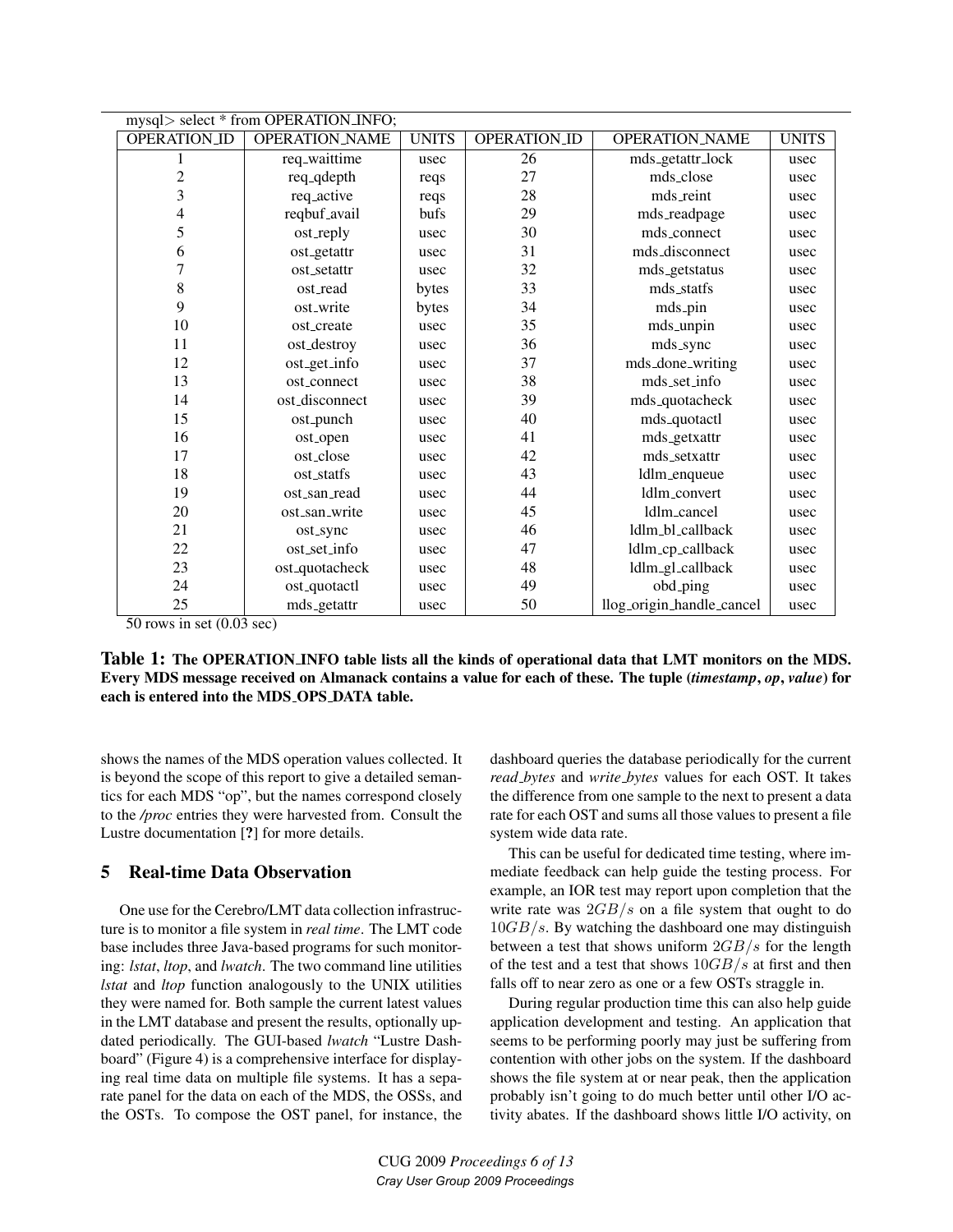| Configure<br>File |                |                       |             |                  |                       |               |          |                      |                       |               |
|-------------------|----------------|-----------------------|-------------|------------------|-----------------------|---------------|----------|----------------------|-----------------------|---------------|
|                   |                | nid04116_mds          |             |                  | nid04140 mds          | nid00032 mds  |          |                      |                       |               |
| $nid04116$ mds    |                | 2008-09-30 14:57:10.0 |             | OST              | 2008-09-30 14:57:10.0 |               |          | OSS                  | 2008-09-30 14:57:10.0 |               |
| %CPU              | %KB            | %Inodes               |             | Ost Name         | Read<br>Rate          | Write<br>Rate | %CP      | Oss Name             | Read<br>Rate          | Write<br>Rate |
| 0.70              | 0.56           | 6.08                  |             | ost16            | 0.10                  | 2.00          | ****     | nid00024<br>nid00027 | 1.25<br>0.40          | 0.72<br>3.70  |
|                   |                |                       |             | ost8             | 0.40                  | 0.31          | ----     | nid00032             | 27.10                 | 2.66          |
| Operation         | Samples        | Sample<br>/Sec        | Avg<br>Valu | ost18            | 0.10                  | 0.80          | ----     | nid00035             | 1.31                  | 4.90          |
|                   |                |                       |             | ost5             | 0.23                  | 0.21          | 1111     | nid00040             | 27.92                 | 105           |
| mds close         | $\Omega$       | 0.00                  | 0.00        | ost15            | 0.15                  | 1.40          | ----     | nid00043             | 2.35                  | 4.43          |
| mds_connect       | $\circ$        | 0.00                  | 0.00        | ost7             | 0.35                  | 0.95          | 1111     | nid04124             | 25.45                 | 2.87          |
| mds disconnect    | $\circ$        | 0.00                  | 0.00        | ost17            | 0.50                  | 2.53          | ----     | nid04127             | 0.55                  | 2.25          |
| mds_done_writing  | $\circ$        | 0.00                  | 0.00        | ost9             | 0.25                  | 1.72          | ----     |                      | 19.35                 | 0.79          |
| mds_getattr       | $\circ$        | 0.00                  | 0.00        | ost19            | 0.40                  | 0.80          | ****     | nid04132<br>nid04135 |                       |               |
| mds_getattr_lock  | $\circ$        | 0.00                  | 0.00        | ost46            | 1.70                  | 109.44        | ----     |                      | 1.91                  | 4.12          |
| mds_getstatus     | $\circ$        | 0.00                  | 0.00        | ost56            | 0.58                  | 0.00          | ----     | nid00504             | 3.77                  | 166.          |
| mds_getxattr      | $\circ$        | 0.00                  | 0.00        | ost48            | 1.05                  | 0.40          | ---      | nid00507             | 1.20                  | 2.78          |
| mds pin           | $\Omega$       | 0.00                  | 0.00        | ost58            | 0.50                  | 0.40          | ----     | nid00512             | 2.75                  | 57.0          |
| mds_quotacheck    | $\overline{0}$ | 0.00                  | 0.00        | ost45            | 2.06                  | 126.70        | ----     | nid00515             | 1.50                  | 1.65          |
| mds_quotactl      | $\overline{0}$ | 0.00                  | 0.00        | ost55            | 0.20                  | 0.88          | ----     | nid04596             | 2.87                  | 183.          |
| mds_readpage      | $\circ$        | 0.00                  | 0.00        | ost47            | 1.09                  | 81.44         | ****     | nid04599             | 0.65                  | 4.94          |
| mds reint         | 70             | 14.00                 | 286         | ost57            | 0.20                  | 0.60          |          | nid04604             | 2.49                  | 138.          |
| mds set info      | $\circ$        | 0.00                  | 0.00        | ost49            | 0.30                  | 0.41          | ----     | nid04607             | 1.15                  | 5.51          |
| mds setxattr      | $\circ$        | 0.00                  | 0.00        | ost59            | 0.05                  | 0.48          |          | nid04612             | 1.35                  | 3.98          |
| mds statfs        | $\Omega$       | 0.00                  | 0.00        | <b>AGGREGATE</b> | 126.49                | 701.26        | ****     | nid04615             | 0.80                  | 2.78          |
| mds_sync          | $\circ$        | 0.00                  | 0.00        | MAXIMUM          | 26.25                 | 126.70        | ****     | AGGREGATE            | 126.14                | 699           |
| mds_unpin         | $\overline{0}$ | 0.00                  | 0.00        | MINIMUM          | 0.00                  | 0.00          | ****     | <b>MAXIMUM</b>       | 27.92                 | 183.8         |
| obd_ping          | $\circ$        | 0.00                  | 0.00        | <b>AVERAGE</b>   | 1.58                  | 8.77          | $0.01 +$ | <b>MINIMUM</b>       | 0.40                  | 0.72          |

Figure 4: The *lwatch* "Lustre Dashboard" is a Java-based GUI program for monitoring file systems in real time.

the other hand, it may indicate the application itself is not presenting its I/O in the most efficient fashion.

Even when no specific test is going on it can be useful to watch the file system and keep an eye out for apparent problems before they rise to the level of a system wide outage. The OSS panel will turn a particular OSS row yellow if its CPU utilization goes above a threshold value. If an OSS flashes yellow occasionally that is probably indicative of normal operation, but if one OSS stays yellow that may indicate a problem - perhaps a stuck thread.

There is a wealth of data gathered for and preserved in the LMT database. After gathering data for nine months there is value in mining the data for additional insights about the file systems being monitored. The next sections exploit the OST *read bytes* and *write bytes* values to analyze recent experience on the Franklin */scratch* file system.

### 6 Bulk I/O Transport

The data rates that LMT reports can be a valuable insight into the performance of the file system, on the one hand, and the performance of particular applications, on the other. Some caution is necessary when interpreting the data rates reported, though. Data sent to the LMT database on Almanack from the OSTs arrives asynchronously, and without any specific effort to coordinate across all the data sources. The monitor module periodically gathers whatever data it has on hand and puts it in the database. When the dashboard or other tools aggregate such data over all the OSTs there is a tacit assumption that all the updates marked with the same *timestamp* value are actually simultaneous on the system. In practice, the values may not be coordinated more closely than one or two sample intervals, which would correspond to five or ten seconds in the Franklin */scratch* file system database. One should keep this uncertainty in mind when looking at such very short time scales.

Another difficulty with the way the data is gathered is that there can be missing updates. The data packets are sent via UDP, which does not guarantee delivery. In practice, there is usually less than one percent loss, but one must still consider carefully how to treat those gaps. The *read bytes* and *write bytes* values from the OSTs are monotonically increasing counters, so a lost packet does not lead to missed OST activity, but only the loss of time resolution for when that activity occurred. When calculating a data rate in the presence of such lost packets it is necessary to accommodate the gap, though. The tools developed by the author assume that any change in a counter happened uniformly over the entire interval from the last received update. This also introduces a slight uncertainty to the timing of the reported values.

Figure 5 shows the LMT data for *read bytes* and *write bytes* during a sequence of four IOR tests run dur-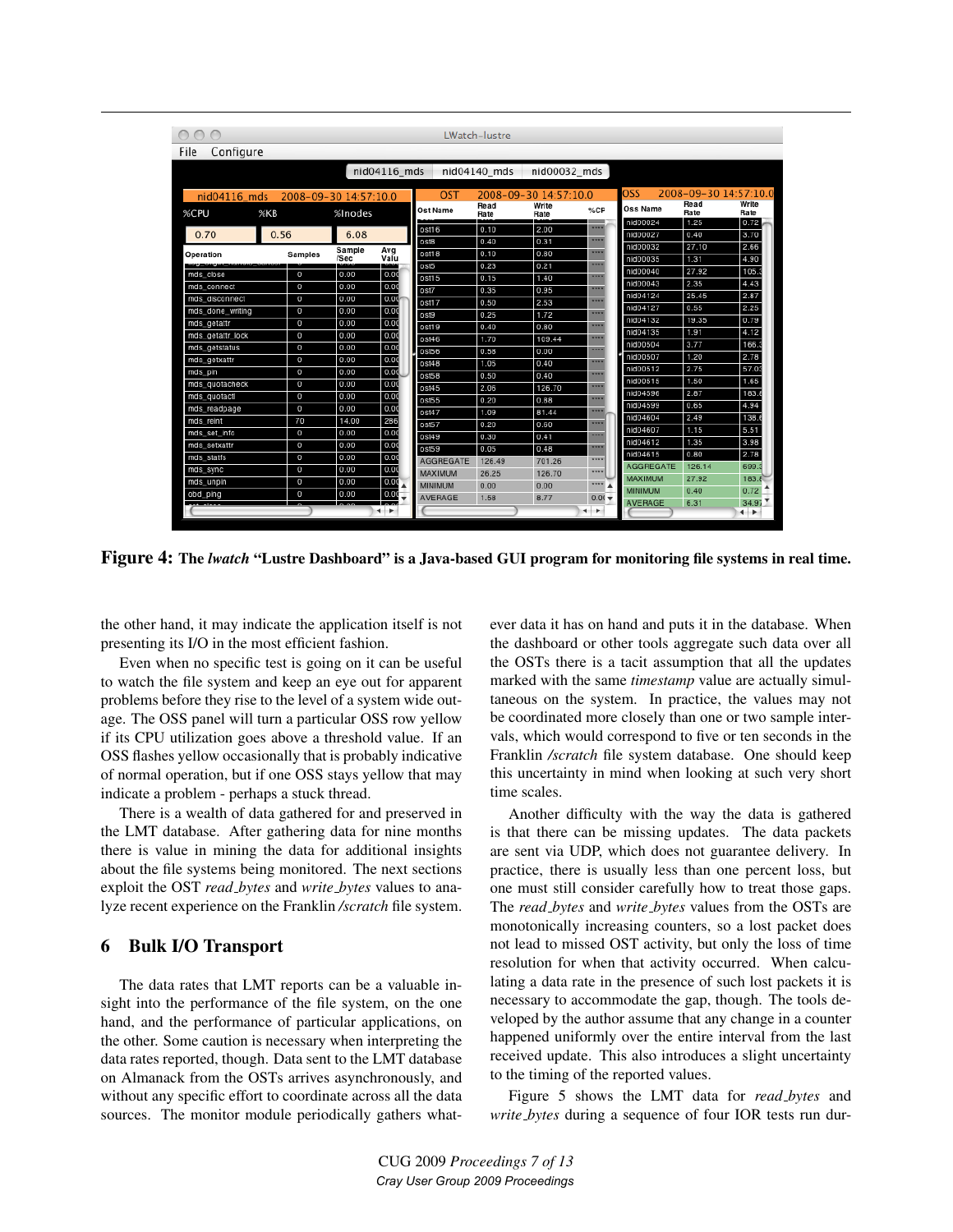

Figure 5: Four IOR tests were run during "dedicated time", i.e. there was no other activity on the system. Each of 1024 tasks wrote and then read 1.27GB during each test. The *x*-axis is wall-clock time, and the *y*-axis is the aggregate data rate across all OSTs.

ing dedicated time on Franklin's */scratch* file system. The *x*-axis shows wall-clock time and the *y*-axis gives the read and write rates for the OSTs aggregated into a pair of numbers as in the dashboard in Figure 4. The IOR tests proceed one after the other with fewer than five seconds between the end of one and the start of the next. Each test writes 1.27GB from each of 1024 tasks and pauses at a barrier waiting for the last to finish before proceeding. When all the writes are complete, the test reads the 1.27GB back in, and again pauses at a barrier waiting for the slowest to catch up. This repeats four times. In this series of tests the I/O libraries were being varied from one test to the next. The first test uses POSIX I/O to a separate file for each task - this is a *file-per-process* test. The second test uses POSIX I/O to a single shared file, where each task has an exclusive range of offsets in the file - this is a *single-file* test. The third and fourth tests are also *single-file* tests and use MPI-I/O library calls and HDF5 I/O calls respectively.

During the write phase of each test there is almost no read traffic and vice versa, and that is because the tests were run on a dedicated machine. The one significant exception is during the read phase of the second test (POSIX *single-file*) when it appears that some other activity on the system wrote for a brief but noticeable interval. An eyeball estimate might suggest about 100GB was written during the interval. It disrupted the read traffic enough to show a noticeable decrease in the delivered I/O read rate. Also note that there is an interval at the end of the second and third tests, during the read phase, when the read rate falls off sharply. It would appear that there were a few slow

CUG 2009 *Proceedings 8 of 13 Cray User Group 2009 Proceedings*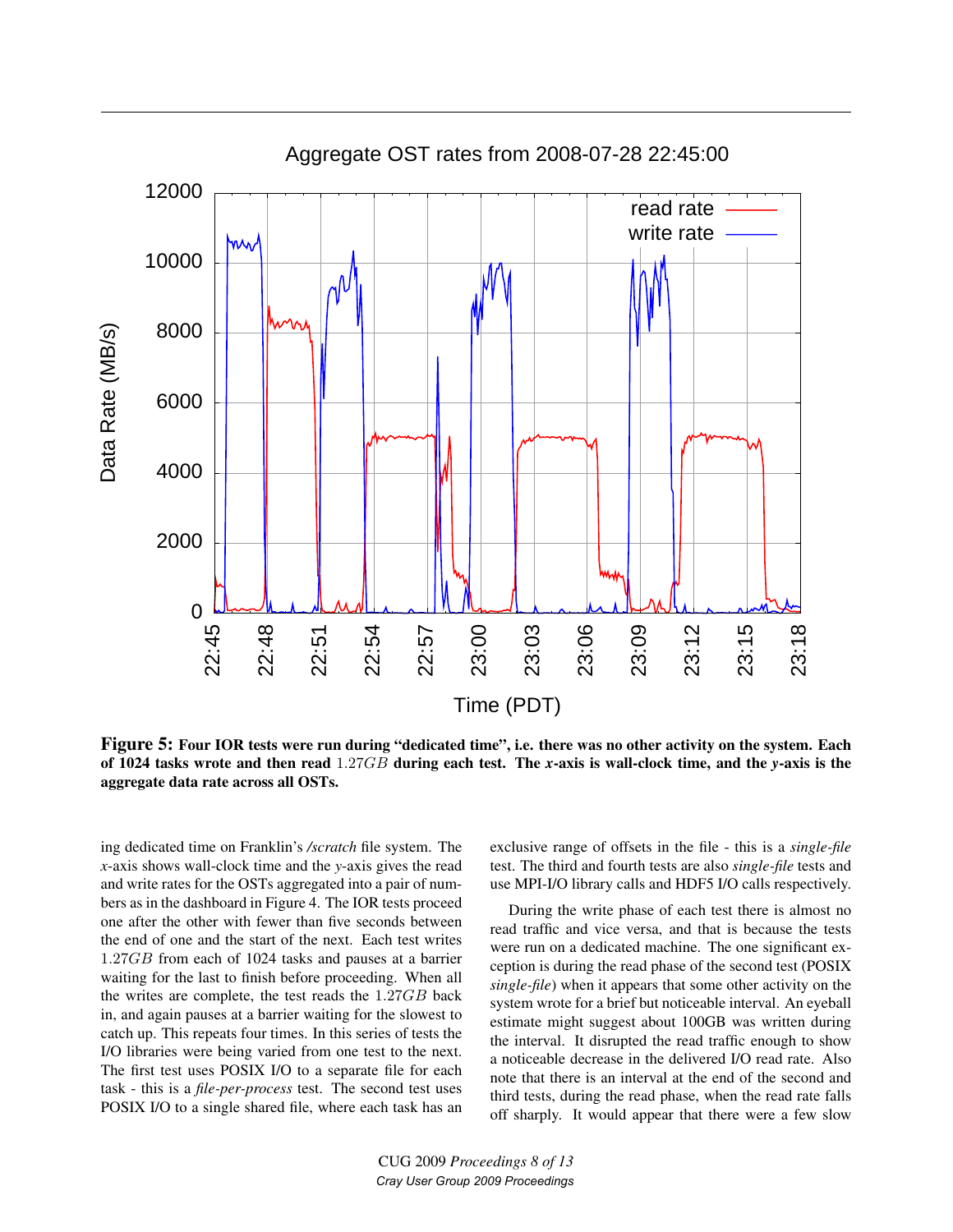OSTs that had difficulty finishing their assigned I/O in a timely fashion. An examination of LMT data during or after the test can reveal problems with I/O. This might lead to an investigation of the choice of I/O model, perhaps the object placement across the OSTs was not uniform, or it might call into question the hardware. The details provided by the LMT data can guide the focus of such an investigation. By contrast, the data rate that IOR reports at the end of its run is not nearly as informative.

The foregoing observation about the read rates is indicative of a wider issue with applications performing this kind of parallel, coordinated I/O. When you look at the I/O performance of a particular job you are seeing the worst case scenario from among the individual I/O tasks in the job. If the I/O completion time for task x among N tasks is  $t_x$ , then the job completion time will be  $T_N = max_{x \in N} t_x$ . If the  $t_x$  vary about some mean with a Gaussian shaped distribution then the expected value of  $T_N$  will depend on the width of that Gaussian and therefore on the size of the job N. For a weak-scaling series of such tests, with the amount of work growing in proportion to the size of the job, one would expect the delays due to such stragglers to increase with  $N$ , and this increase is just exactly the sort of delay that appears to be occurring in the second and third tests in Figure 5.

### 7 Incident Investigation

Another useful piece of infrastructure packaged with the LMT source code is a Perl module, *LMT.pm*. That module mediates the connection to the LMT database and facilitates queries of various sorts. In particular, a query for all the OST observations during an interval will deliver a set of tuples (*timestamp*, *OST*, *read bytes*, *write bytes*). A Perl script, *osts.pl*, written by the author and using the LMT.pm module, gathered and manipulated the OST data and produced the graph in Figure 5. That script is quite general and very handy. A daily summary of all file system activity over a 24 hour period is now a standard part of the file system monitoring at NERSC.

Figure 6 is the graph for a 24 hour period during which the read rate was very high for an extended period. That read activity was unusual enough to prompt NERSC user services personnel to investigate. It turns out that a chemistry application was being used intensively and caused the unusual read activity. In this case the LMT data was not used to monitor a specific controlled test or production time application. Instead, the data itself was unusual enough to warrant further investigation. Needless to say, if LMT weren't in use or weren't being tracked closely the activity would have gone unnoticed.

# 8 Historical Review

The surprisingly high reads in Figure 6 came to light in September of 2008. Figure 7 gathers the average observed data rates for reads and writes over the course of each day and plots the daily average over the seven months from August to February. The high reads of Figure 6 contributed significantly to the overall average in the late Summer. It is clear that the load on the file system evolved during that time, sometimes dominated by reads, less often by writes.

# 9 A Poisson-based Model for I/O Transactions

The LMT database on Almanack has a value for the amount read and written at each five second interval for the entire period from August of 2008 to the present. This has now amounted to nearly 250 million samples. It is instructive to look at the statistics governing those samples, and to compare the observations to a simple model. Imagine that the data being sent to each OST occurs as a sequence of independent transactions of M bytes each, and assume further that such a events are random and governed by a probability distribution such that the average expected number of such transactions arriving at any particular OST in any particular 5 second sampling interval is  $\lambda$ . The scenario described is that for a Poisson distribution, where the probability of  $k$  such arrivals in a given interval is:

$$
f_{\lambda}(k) = \frac{\lambda^k e^{-\lambda}}{k!}
$$

If the data arriving at OSTs fit this simple model, and if an OST could always actually handle all the data arriving, then the N samples in the Almanack database should form a distribution  $C(m)$  that counts the number of occurrences of m bytes moved for the possible values of  $m = k \times M$ :

$$
C(m) = N \times f_{\lambda}(\text{int}(m/M))
$$

Figure 8 shows two Poisson distributions with possible values for  $\lambda$  and M given  $N = 250M$ . Note that the figures are drawn on a semi-log plot. For values of  $k$  much larger than  $\lambda$  the probability goes to zero quickly, so a semilog plot can show more of the structure of the distribution. Both sets of values were chosen so the distribution has some samples out near 2GB. In Figure 8(a)  $\lambda = 2$  one would expect two transfers in any five second interval. The transfers are  $M = 125MB$ , and the amount delivered is quantized in units of  $M$ , since the Poisson model only contemplates an integer number of arrivals. With a small  $\lambda$  the distribution has a peak near the *y*-axis (the mode is always  $\lambda$ ), and the curve for  $m > \lambda M$  looks almost like a straight line in the semi-log plot.

Figure 8(b) has a much larger  $\lambda$  and correspondingly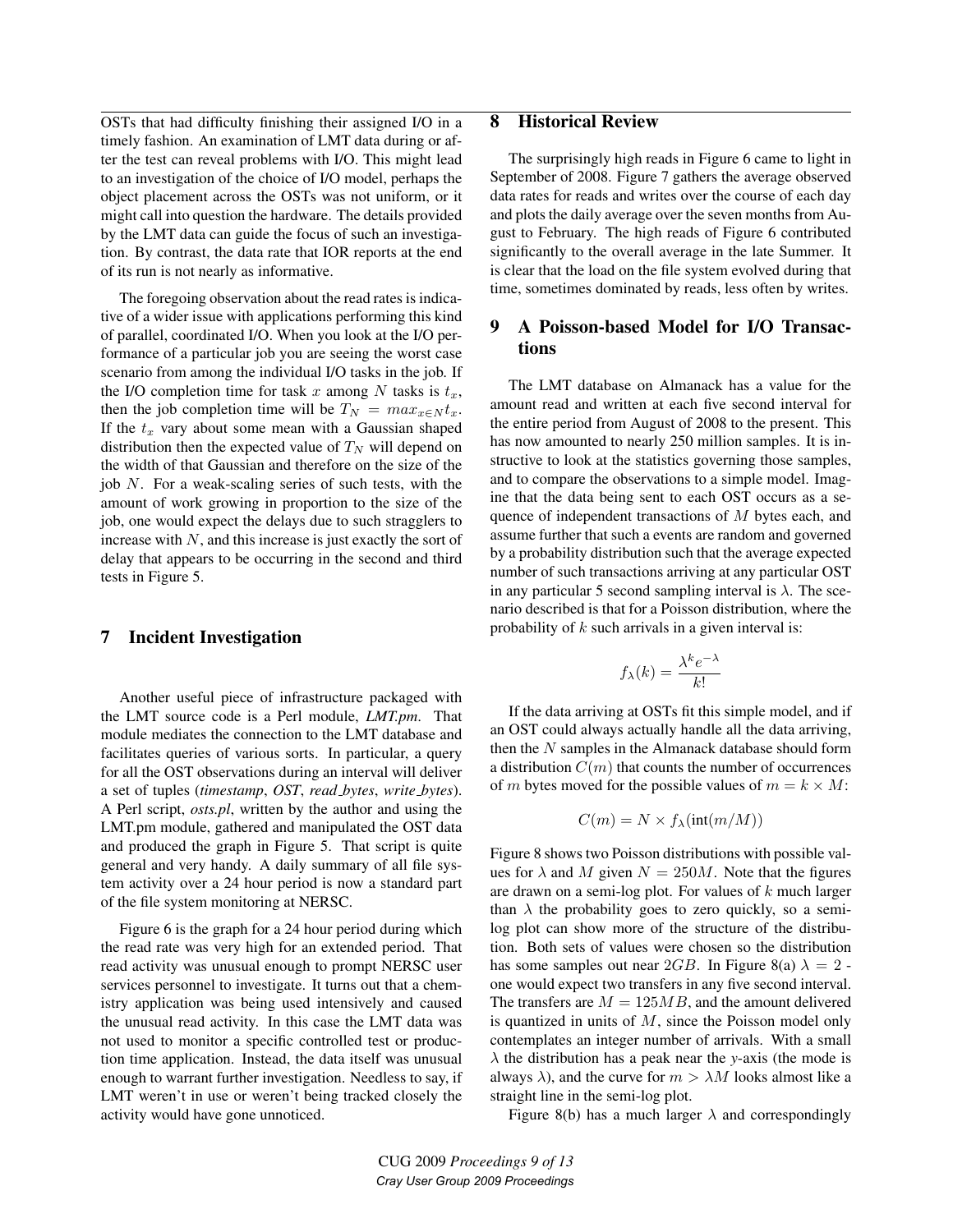

Figure 6: LMT data for a 24 hour period shows high read activity. The *x*-axis is wall-clock time, and the *y*-axis is the aggregate read (red) and write (blue) data rate across all OSTs for the */scratch* file system. Each dot represent the data transferred in a five second interval.

smaller M. This models transactions that are smaller and more frequent. Recall that the amount of data is quantized in  $M$  in this model, so with a smaller  $M$  there are many more "steps" in the distribution.

Figure 9 shows the distribution of read and write activity for the OSTs for seven months of observations nearly 250M observations. The distributions do not perfectly match either of the distributions from Figure 8. This is not surprising considering the simplicity of our model. The read distribution, in particular, has a slight increase in counts as  $m$  approaches  $2GB$ , then the distribution goes quickly to zero. The model assumed that an OST could always accommodate whatever data was arriving, and we know that is not true. There is indeed a limit of around  $400MB/s$  for data going to or coming from an individual

OST. In the five second interval this limit gives a maximum of about 2GB moved. If more than 2GB arrived in that interval then the remainder of the transfer will occur in the next interval, thus the probability for  $2GB$  transfers is the cumulative probability of any arrival greater than  $2GB$ resulting in a slight increase in probability near the cut off. Call this the "ski jump" effect.

Another deficiency of our model is that during real I/O transactions are not all quantized at a single value for M. On the contrary there will be a separate probability distribution for each value of M. Thus  $\lambda$  changes for different values of M, and the amount arriving in an interval must be summed over all the distributions for the various values of M. Furthermore, the limit on the maximum amount that can be transferred is itself dependent on the size of the

CUG 2009 *Proceedings 10 of 13 Cray User Group 2009 Proceedings*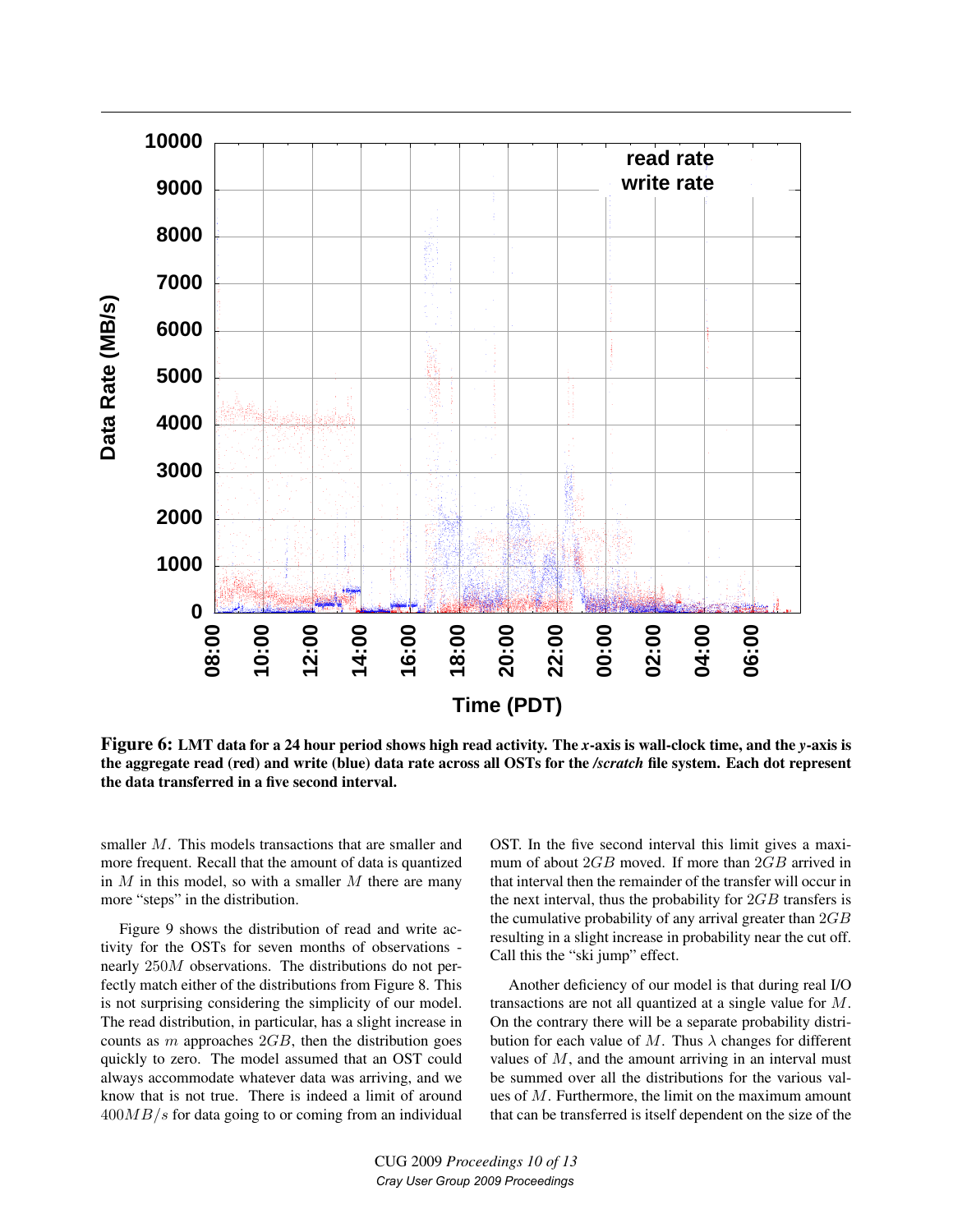Average daily rates



Figure 7: For each day the average read rate and average write rate can be calculated from the LMT data. Reads appear to dominate in the Summer and occasionally after.

transactions. There appears to be a second "ski jump" at around 500MB, which may indicate that under some circumstances that is the maximum amount that can be transferred. One speculation is that during a journal commit for the underlying file system on the device operated by the OST, the head movement is much larger and the throughput lower.

The observed distributions of Figure 9 resemble the Poisson distribution with small  $\lambda$  in that the mode is close to the *y*-axis, but resemble the one with large  $\lambda$  in that the amounts transferred are obviously not quantized in large increments. The idea that M varies and has a small  $\lambda$  for each of a range of values of  $M$  would seem plausible.

It is apparent from the distribution (and from Figure 7) that more data is being read than written. It is also apparent that the OST was more likely to be unable to handle all the requests for reads as compared with the requests for writes. That is, the "ski jump" is much more pronounced for reads. In the case of the  $500MB$  "ski jump" the writes seem more pronounced. Finally, there are actually three levels of quantization in the I/O path. The first is the amount a client seeks to transfer in a given I/O call - this may range from one byte to the all of memory on a node, the second is the size of the individual RPCs used by Lustre to carry out the transfer, and the third is the number of client nodes collectively participating in I/O. Lustre attempts to make RPCs all 1MB and there are */proc* entries that report the distribution of RPC sizes. In the case of collective I/O we have a violation of our Poisson assumption that transactions are independent and random. Nevertheless, the simple Poisson model is a useful way to begin characterizing the I/O patterns of OSTs.

CUG 2009 *Proceedings 11 of 13 Cray User Group 2009 Proceedings*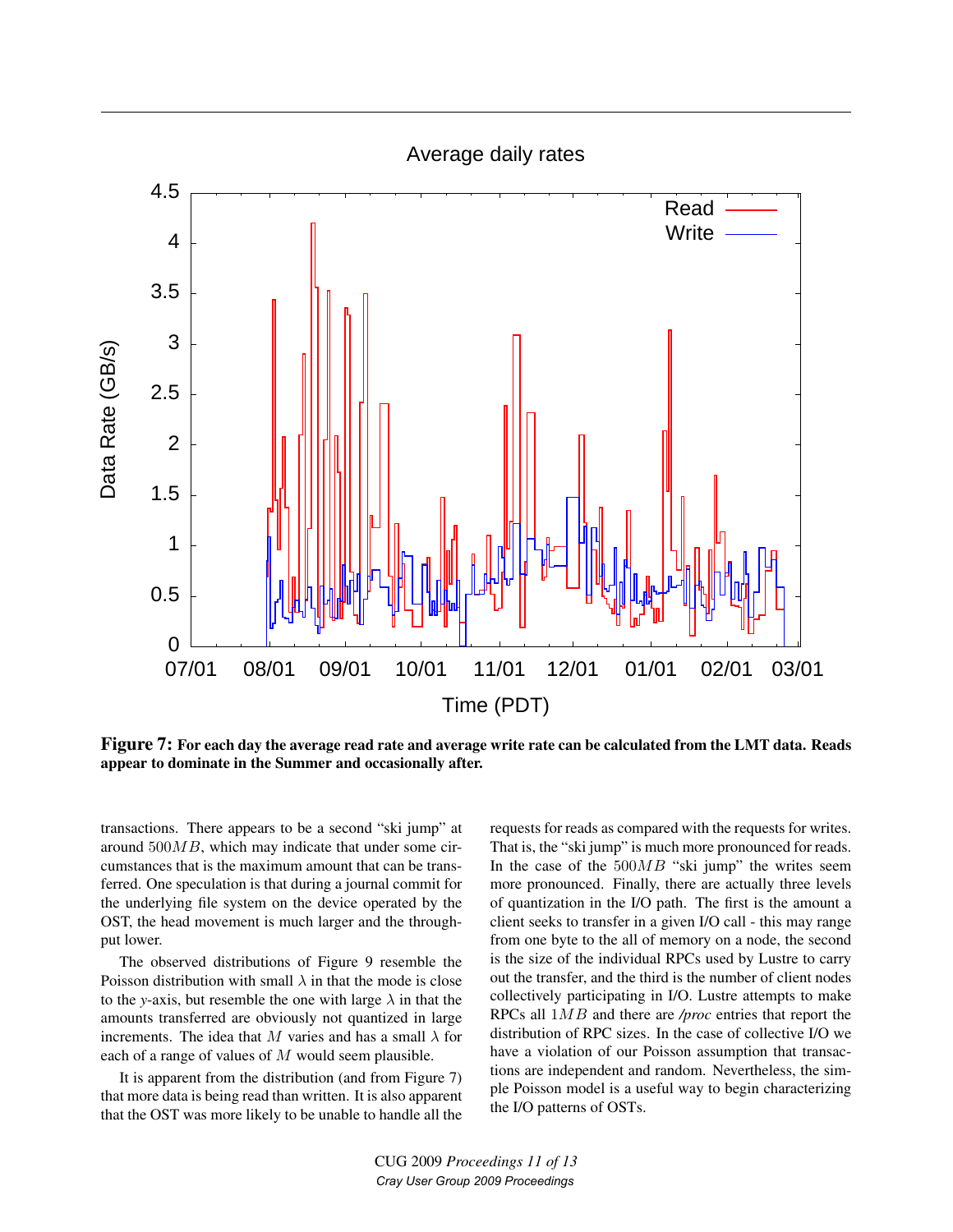

Figure 8: A Poisson distribution models the amount of data arriving at an OST. The function is only defined for integral values of  $k = m/M$ , thus the stair steps. The *x*-axis is the amount transferred m in a five second interval. The *y*-axis gives the proportion of 250M samples that would report m. (a) With a smaller  $\lambda$  and larger M the distribution appears to fall off uniformly in this semi-log plot. (b) With a larger  $\lambda$  the chance of very little data arriving in the given interval is small, and the correspondingly smaller  $M$  makes the individual stair steps narrower.

### 10 Conclusion

The decision by NERSC to deploy the Cerebro/LMT infrastructure has enabled a wealth of insights into the behavior of Lustre on the Franklin Cray XT4. The serverside data enriches our understanding of the performance results reported by benchmarks like IOR. It provides feedback on the prevailing "weather" during code development or performance analysis. A periodic review of the data can identify interesting or anomalous use patterns on the file system. Detailed statistical analysis of the data collected provides insight into the file system I/O load.

The work reported here is the beginning of a larger project in which NERSC would like to further exploit Cerebro/LMT and further develop its capabilities. A detailed analysis of the metadata server's performance would be valuable. There are interesting file system statistics that LMT does not currently exploit, including RPC statistics and server-side client statistics. Currently, LMT is a network "bad citizen" in that it sends frequent small packets. It would be worthwhile to generalize the five second cycle time to be configurable, and it should be possible to gather several observations into one larger packet sent less frequently.

It would be interesting to develop a detailed model of the I/O transactions that closely matches the observed I/O distribution. If such a model could be uniquely determined from the data it would be a powerful tool for identifying file system use patterns. Extending both the model and the analysis to cover the time since the I/O subsystem upgrade will give a detailed characterization of the effect of the upgrade. We continue to develop data mining, visualization, and data presentation tools both for detailed analysis of the file system and for end-user feedback.

### 11 Acknowledgments

The author thanks Eric Barton, Andreas Dilger, and Isaac Huang of Sun, Nick Henke and Steve Luzmoor of Cray, and Brian Behlendorf of Lawrence Livermore National Lab for insight into the Lustre file system and many useful discussions. Thanks also go to the authors of Cerebro (Al Chu) and LMT (Herb Wartens), both at Lawrence Livermore National Lab, without whom this work would not have been possible. Many staff at NERSC provided insight, assistance, and encouragement for the work presented here. The author would especially like to thank Katie Antypas, Shane Cannon, Nick Cardo, Jon Carter, Wendy Lin, John Shalf, and David Skinner. This work was supported by the ASCR Office in the DOE Office of Science under contract number DE-AC02-05CH11231. This research used resources of the National Energy Research Scientific Computing Center, which is supported by the Office of Science of the U.S. Department of Energy under contract No. DE-AC02-05CH11231.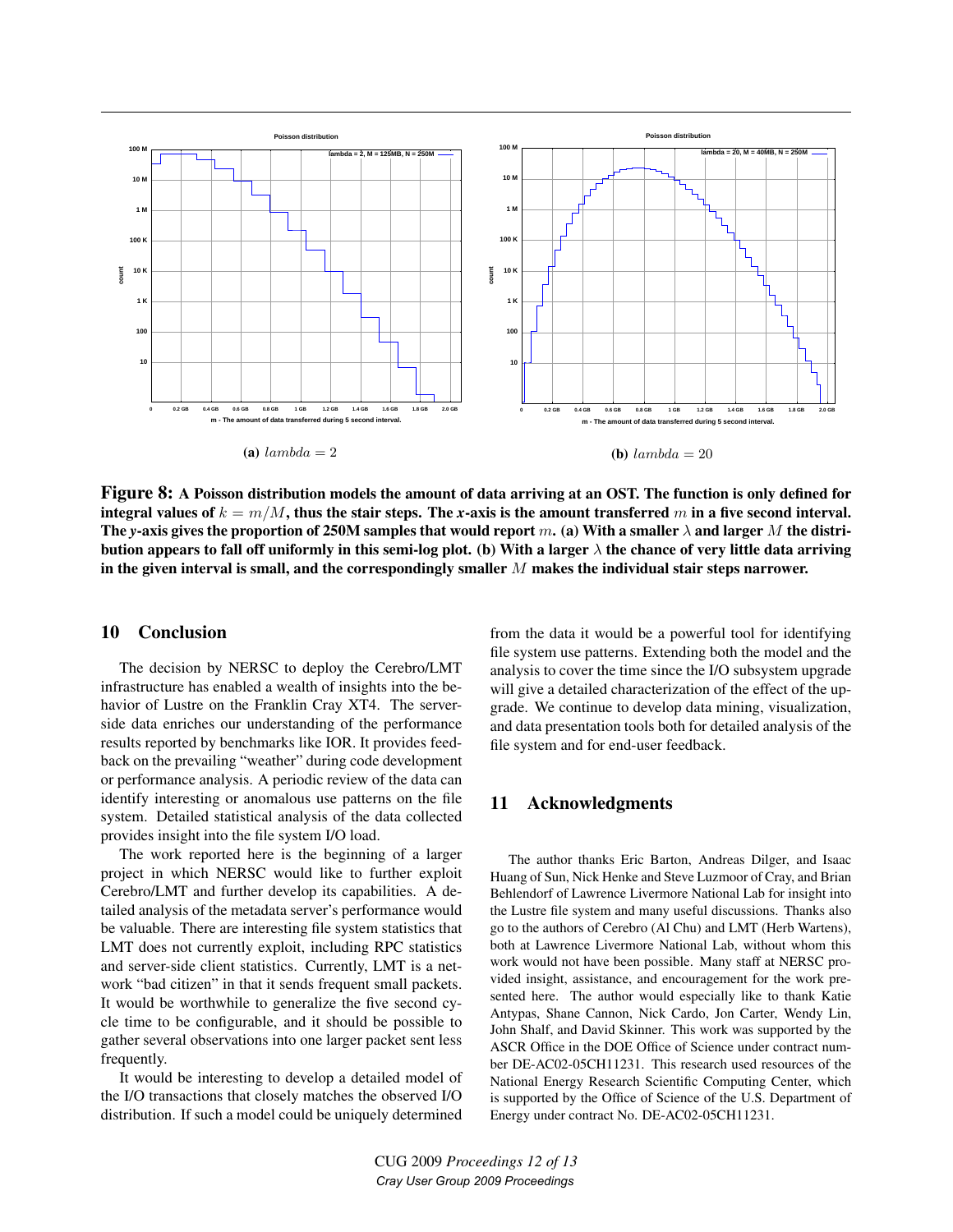**Distribution of LMT observed rates**



Figure 9: The OSTs report bytes read and bytes written in each five second interval since August. The *x*-axis gives the amount transferred, and the *y* axis gives the number of observation of that amount. The fact that the mode is close to the *y*-axis argues for a Poisson distribution with small λ, but the fact that the distribution varies with small changes in the amount transferred argues for a small M and thus a large  $\lambda$ . It is likely that this distribution represents the cumulative effect of having many values of M each with a small  $\lambda$ . The "ski jump" at  $2GB$  is the result of the limit on OST capacity. If CNs attempt transfer more than  $2GB$  then the OST still only transfers  $2GB$ .

### **References**

- [1] Ganglia. http://ganglia.info/.
- [2] K. Antypas. Franklin Performance Monitoring. https://www.nersc.gov/nusers/systems/ franklin/monitor.php.
- [3] K. Antypas, J. Shalf, and H. Wasserman. Nersc-6 workload analysis and benchmark selection process. In *LBNL Tech report 1014E*, 2008.
- [4] P. Braam. File systems for clusters from a protocol perspective. In *Proceedings of the Second Extreme Linux Topics Workshop*, Monterey, CA, June 1999.
- [5] Cacti, the complete rrd-based graphing solution. http: //www.cacti.net/.
- [6] A. Chu. Cerebro. http://sourceforge.net/ projects/cerebro. Developed at Lawrence Livermore National Lab.
- [7] I/O Tips. http://www.nccs.gov/ computing-resources/jaguar/ debugging-optimization/io-tips/.
- [8] IOR: The ASCI I/O stress benchmark. http:// sourceforge.net/projects/ior-sio/.
- [9] Lustre Users Group. Private communication, April 2009.
- [10] H. Shan, K. Antypas, and J. Shalf. Characterizing and predicting the I/O performance of HPC applications using a parameterized synthetic benchmark. In *Proc. SC2008: High performance computing, networking, and storage conference*, Austin, TX, Nov 15-21, 2008.

CUG 2009 *Proceedings 13 of 13 Cray User Group 2009 Proceedings*